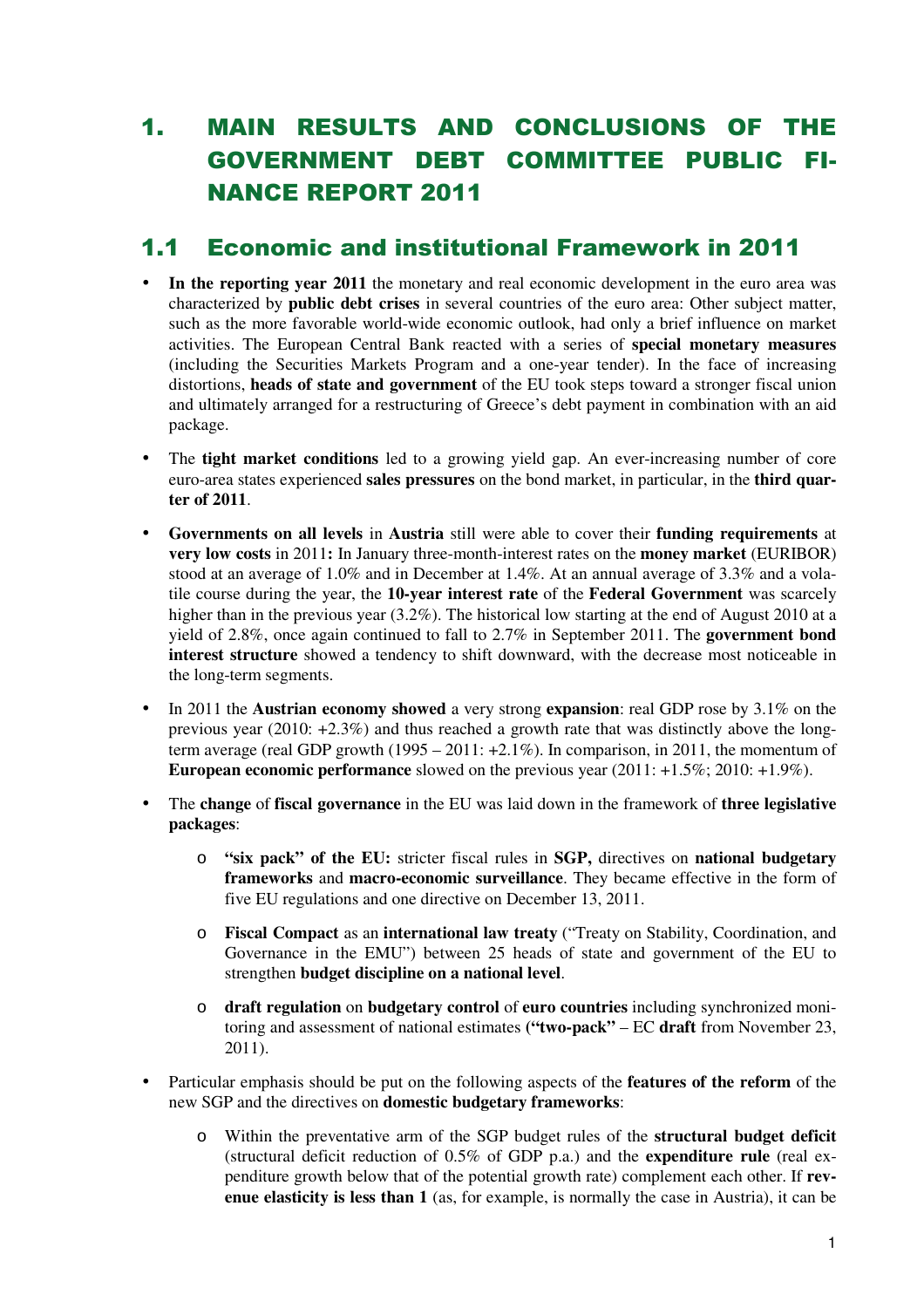assumed that the **structural budget rule** has precedence.

- o Under normal circumstances, applying **the debt rule** does not require any additional need for consolidation, **if** the **adjustment path to achieve MTO** according to EU legal rules is **adhered to** and the **nominal GDP** expands by at least 3% p.a.
- o **Complying with fiscal rules** is to be accelerated by a stronger **automatic process** (EC proposal relating to sanctions becomes effective unless the Council opposes it by a qualified majority) and by a **schedule tightening of the procedure** in cases of an excessive deficit.
- o **Minimum standards for fiscal architecture in EU member states** (among other things, more transparency in the budgets of public units and units with close government ties, national fiscal regulations, budget frameworks with a planning horizon of at least three years, national monitoring and coordinating mechanisms) are to be implemented by the end of 2013.
- o In the case of **exceptional occurrences** that have a significant impact on government finances, all fiscal EU rules provide for stipulations that allow **a temporary deviation from budget rules.**
- The **Fiscal Compact** tightened the **regulations of the "six pack**" in that **strict translating** of the **EU guidelines into national law** has become obligatory. It is stipulated in this treaty that the EU requirements of a **structurally balanced budget** (lower limit of –0.5% of GDP) are to be implemented by the member states on a national level in a manner that is legally binding and permanent. In addition, member states must set up an **automatic corrective mechanism.** This treaty will become effective as soon as twelve member states of the euro area have ratified it. Adoption of the Fiscal Compact is a prerequisite for utilizing the permanent rescue mechanism ESM.

## 1.2 The Fiscal Position of Austria in 2011 according to Maastricht

### 1.2.1 Development of the Deficit as well as Revenues and Expenditures of the General Government and its Subsectors

- In the year 2011 in Austria the **budget deficit of the general government** was dramatically reduced (-1.9 percentage points) (2011: 2.6% of GDP; 2010: 4.5% of GDP). This (unexpected) **high reduction in the year 2011** took place on the backdrop of the dynamic economic expansion in Austria and is a first step toward a **structurally balanced budget**. The **cyclically adjusted budget deficit of Austria** (or the **structural deficit** not including one-off effects) was also at 2.6% of GDP in 2011.
- The "**Loipersdorf Package"** of October 2010 that led to the **Austrian Stability Pact 2011**, the strong growth of the Austrian economy (increase in the nominal GDP: 5.3%), **savings on all levels of government** (**including spin-offs and leasing transactions**) that were not included in the original estimates and the **ESA 95** recording of planned **transfers** to the Hypo Alpe-Adria Bank International AG in the year **2012** played a key role in the deficit reduction of 2011. Also **budgetary incentive mechanisms** to create reserves on the federal level and in several provinces once more supported a strict budget course.
- In the year 2011 **on an international comparison**, at 2.6% of GDP, **Austria's budget deficit** was distinctly below the average values of the EU (EU-27: 4.5% of GDP; Euro-17: 4.1% of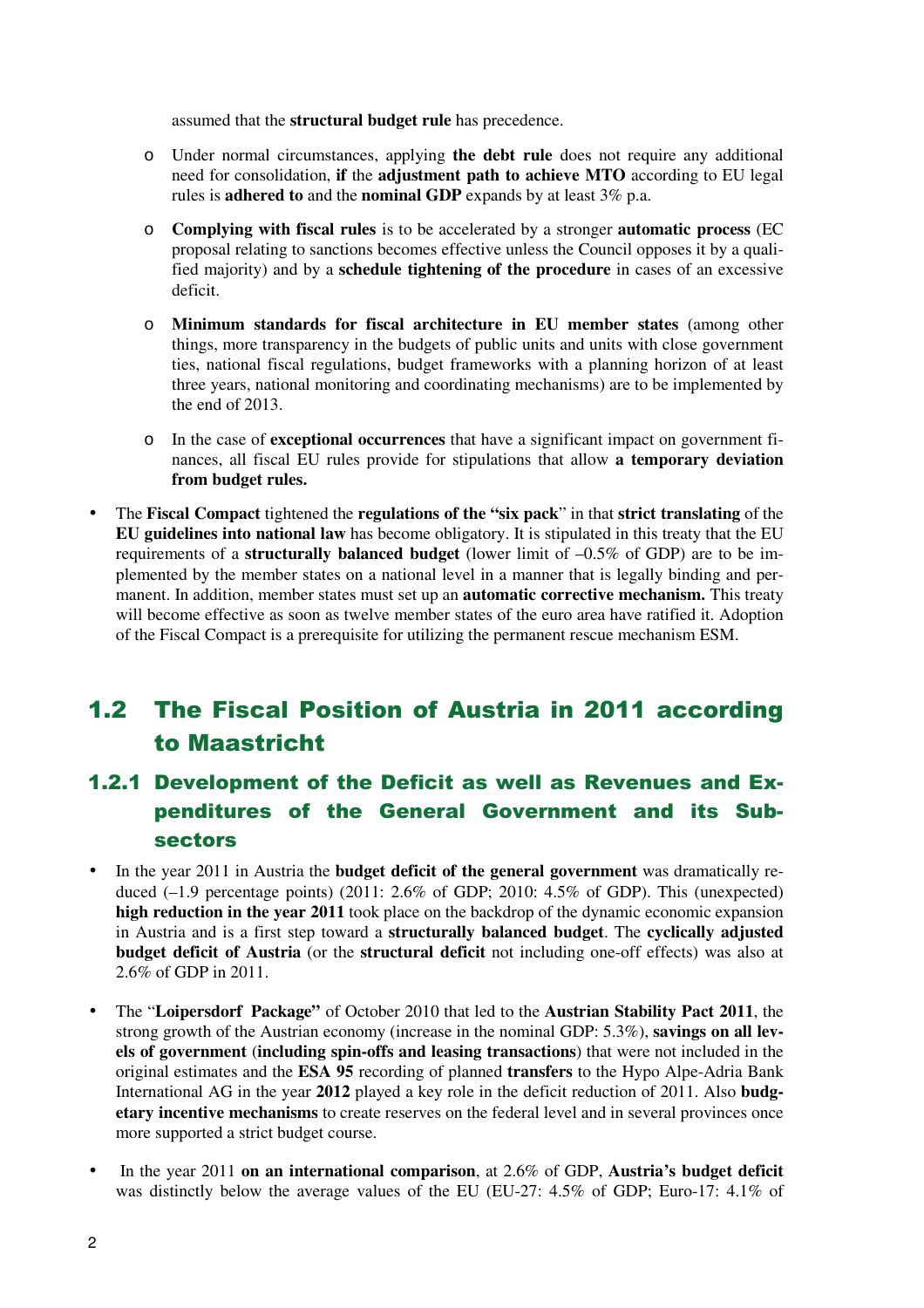GDP). In addition to Austria, five further member states remained below the reference value of 3% of GDP (Germany, Estonia, Finland, Luxemburg, Malta).

- The extremely **low increase** in **government expenditure** in the year 2011 (EUR +1.5 billion or +1.0%) was achieved in particular by the **reduction of stimulatory measures** and **savings measures** (including spin-offs and a time-lag in expenditures) on all levels of government, but was also due to the non-recurrence of **one-off measures**. For example, in 2011, **lower bank stabilization measures** relieved expenditure growth in the range of EUR 1.0 billion. Taking this one-time effect into account, expenditure growth of the general government turned out to be somewhat higher  $(+1.6\%)$ .
- In 2011 at EUR 4.2 billion or 5.4% **government tax revenue** (ESA 95 basis) showed a very robust expansion (2010: EUR 2.2 billion or 2.9%). The highest increase arose from **direct taxes**  and, in particular, mainly from **corporation tax** (+12.1%) and **payroll taxes** (+5.7%). Tax growth was partially attributed to new taxes and tax increases (bank stability levy, air ticket levy, increase in mineral oil tax, etc.) with estimated additional revenue of a total of EUR 1.2 billion for the year 2011, according the Federal Ministry of Finance. In relation to economic output, on a time comparison the **public tax and contribution ratio** fell, due to the strong increase in GDP (public tax and contribution ratio 2011: 47.9% of GDP; 2010: 48.1% of GDP).
- The **fiscal position** of **the government** improved dramatically **on all levels** in 2011: The budget deficit of the **federal level** was reduced by 1.1 percentage points to 2.4% of GDP in 2011, the year under review, that of the **provincial level** (**not including Vienna**) by 0.5 percentage points to 0.3% of GDP, and that of the **local government level** by 0.4% percentage points to almost zero. As a result of lower federal transfers and higher expenditure growth, **social security funds** recorded a slight decrease in their budget surplus to 0.1% of GDP.
- In 2011 on the basis of the **second stage of the Fiscal Equalization Act** (FAG) 2008 (structural) **additional revenues** of EUR 232 million p.a. compared to the first stage of FAG (2008 to 2010) were at the disposal of the provinces and local governments. The **earmarked subsidy** from the **long term care fund** to the provinces to cover the cost increase in the area of long-term care amounted to a net EUR 67 million in 2011. The targeted contribution of the federal government for **expanding child-care facilities** was set in the amount of EUR 10 million in 2011.
- **Expenditure volume on the federal level** (consolidated) even showed a slight decrease in **2011**  (EUR  $-0.1$  billion or  $-0.2\%$ ). The total expenditure development was characterized by a decrease in transfers to **market producers** (–5.4%; principally discontinuation of bank support measures), stabilization of the **transfer volume to private households** (–0.4%) and a moderate increase in the field of **material** and **personnel costs** (+1.7%). In addition, **interest payments on the public**  debt did not rise significantly due to the extremely low market interest-rate level  $(2.1\%)$ .
- In 2011 **total expenditures on the provincial level** (consolidated) rose very moderately at an increase of 0.8%. Stabilizers in the significant expenditure categories of **material and personnel costs** and the low increase in **transfers to private households** (+1.3%) were mainly responsible for the general development of the year 2011. Also gross investments were considerably reduced (–7.6%). In this connection, it seems that **special effects** (for example, time lapses in expenditures and transition to leasing funding) have also dampened growth increase.
- According to estimate results of Statistik Austria, in 2011 **total expenditures** (consolidated) of the local government level showed a slight decline  $(-0.3\%)$ . This development indicates that **consolidation measures** (e. g. co-operation agreements, savings measures, deferred investments) as well as **special effects** played an important role. Hence the strong decrease in **gross investments in 2011** (-10.5%) may reflect the withdrawal of measures to stimulate the economy, in particular in Vienna, and once again spin-offs and special funding measures (e.g. leasing).
- **Direct expenditures of the government for investments** have been extremely low for years (gross investments 2011: EUR 2.9 billion). The **leasing volume** (especially real-estate leasing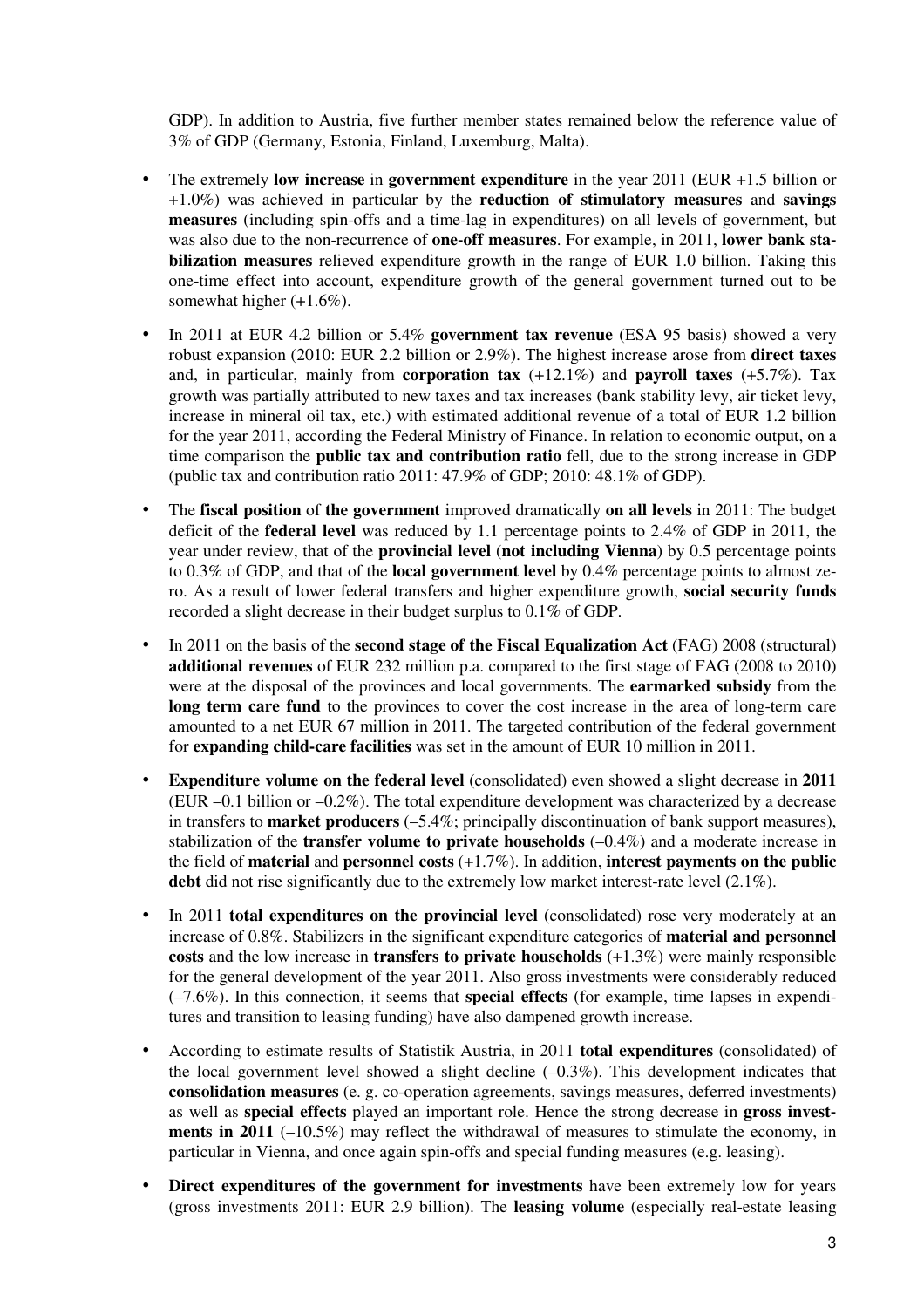used by the provinces) is likely to have reached a scale of at least EUR 4.9 billion in 2011 (2010: EUR 4.5 billion). Based on a study carried out by the Government Debt Committee, the **estimated off-budget investment volume of municipal enterprises (not including Vienna)** reached **a sizable scale** of EUR 1.2 to 1.6 billion in 2010.

- The results of a study on **local government spin-offs** are available in Chapter 10 of the Government Debt Committee report: "**Spin-offs of Austrian Municipalities: Extent, Range of Services, and Risk Potentials – Results as of the end of 2010** (Hauth and Grossmann, 2012)".
- In 2011 at EUR 0.3 billion, the **Banking Package** to **stabilize the Austrian financial market**  increased the **public budget deficit** (mainly on the **federal level**) considerably less than in the year 2010 at EUR 1.3 billion. The **expenditure side** of the **federal budget** was once again burdened by payments **to two banks** (Hypo Alpe-Adria-Bank International AG, KA Finanz AG). The **debt level** of the government amounted to EUR 6.7 billion at the end of 2011 due to the Austrian Bank Package.
- For the **year 2012 financial streams that** play a relevant role in increasing the **deficit and debt** are once again to be expected from the **Banking Package**: Payments to **KA Finanz AG** and **Österreichische Volksbanken AG** as well as transfers to the province of Tirol for the **Hypo Tirol Bank** will result in **asset transfers** that **increase the deficit** and will amount to at least EUR 2.3 billion.

#### 1.2.2 General Government Debt in 2011 according to Maastricht

- In 2011 **Austria's public debt** expanded in spite of a considerable deficit reduction of EUR 11.7 billion or 5.7%. The debt level of the government reached a total of EUR 217.4 billion or 72.2% of GDP at end of 2011 (end of 2010: 71.9% of GDP). 87% of the total public debt was accounted for by the **federal level**, 8% by the **provincial level** and 4% by the **local government level** (including Vienna) and 1% by **social security funds**.
- In 2011, the government had a **primary deficit that was almost in equilibrium** (2011: EUR 0.1 billion), which **would have reduced** the **public debt ratio** (**not including stock-flow effects**) – in light of high growth and a low average interest rate of the public debt. Economic growth that is above the average interest rate of the public debt, however, has constituted an exception in the past two decades (most recently: 2005 to 2007).
- In 2011, the increase in public debt was almost EUR 4 billion or 1.3% of GDP above net borrowing according to Maastricht. In this connection, **international measures to stabilize the euro**  and **aid measures for Greece**, which increased the debt in 2011 by EUR 1.4 billion and also higher **initial financing for the year 2012** of net EUR 1.9 billion on the part of the federal government played a significant role. As of the end of 2011 **bilateral loans** were granted **to Greece** in the amount of EUR 1.6 billion and loan finance extended through the **European Financial Stability Facility** in the amount of EUR 0.5 billion (rerouting).
- Up to the beginning of the financial and economic crisis, the share of **foreign debt** in Austria's public debt rose steadily to 80%. In the years between 2009 and 2011 the picture changed somewhat, although the interest of foreign investors in federal securities continued to be very high. In the year 2011 the **share of foreign debt** reached a level of 74.8% (end of 2010: 75.2%). It appears that the crisis once again increased the attractiveness of domestic government securities for Austrian investors.
- On an international comparison (source: EU Commission; figure as of: May 2012), at 72.2% of GDP, Austria's debt quota remained significantly below the average of the Euro-17 (88.0% of GDP) and the EU-27 (83.0% of GDP), but it substantially exceeded the reference value of 60% of GDP of public debt according to Maastricht. At the end of 2011 twelve countries of the euro area exceeded the 60-percent limit.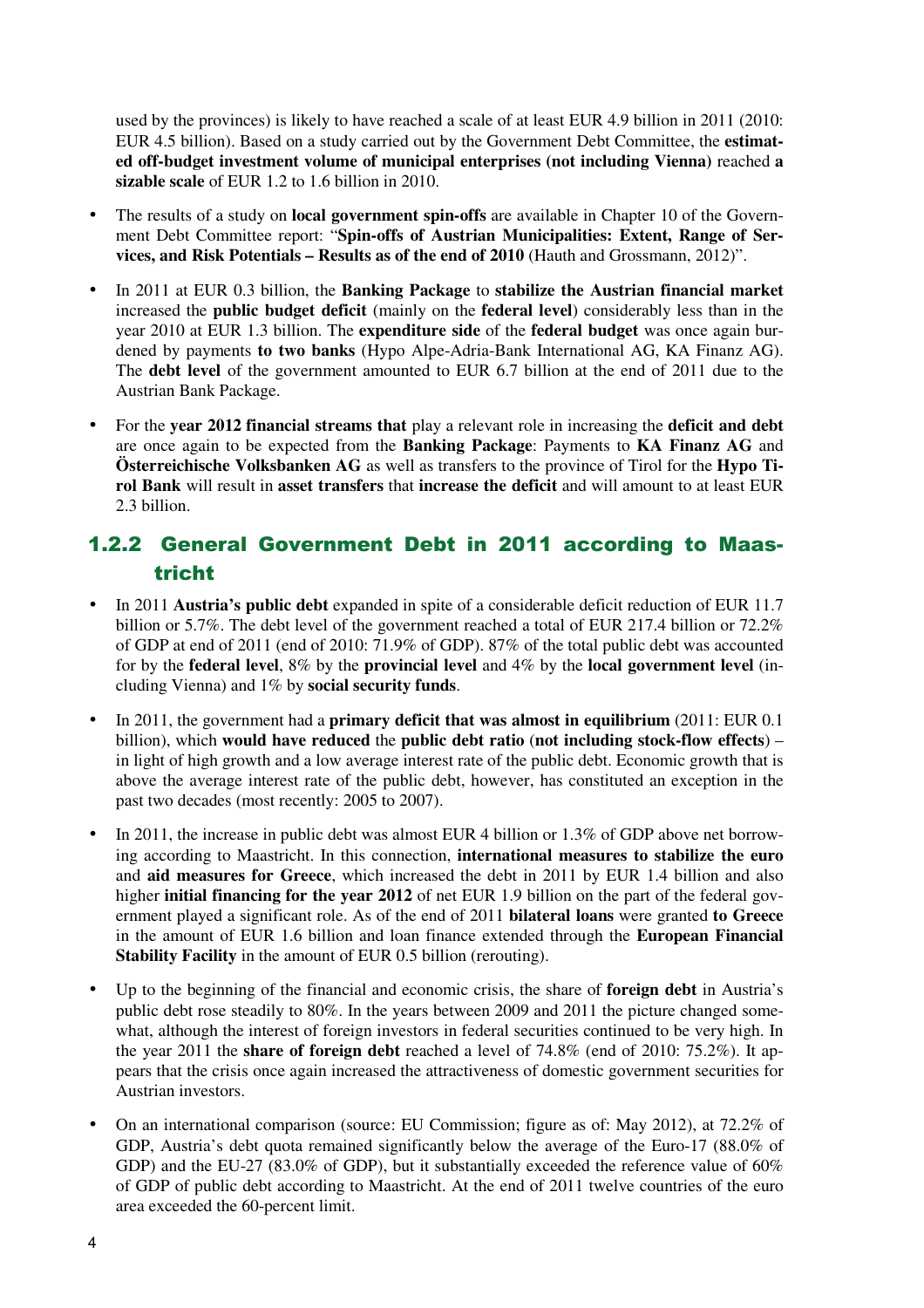#### 1.2.3 Financial Debt of the Federal Government 2011

- In 2011 federal debt management was confronted with **difficult market conditions** that were changing over the time period.
- On January 13, 2012, the **rating agency Standard & Poor's** (S&P) downgraded the long-term country ratings of nine countries of the euro area (**among them also Austria**) – on the backdrop of increasing risk premiums. Austria **still** has the **best creditworthiness ratings** with **other significant rating agencies** (including Fitch und Moody´s).
- **Austria's interest rate spread** to **Germany** for 10-year bonds rose in November 2011 to almost 150 basis points. This extremely high gap has again been reduced in the meantime, but in June 2012 it was still 88 basis points (annual average 2011: 65 basis points). In 2011 in the euro area only the spreads of the Netherlands and Finland were approximately 40 basis points lower than that of Austria (Euro-12 average not including Luxemburg: 401 basis points).
- The **federal government's "adjusted" financial debt** (not including own holdings of federal securities) reached the amount of EUR 183.2 billion or 60.8% of GDP. The share of foreign currency debt (after swaps) was only approximately 1.4% at the end of 2011 (end of 2010: 2.2%), as liabilities with foreign currency risks were reduced.
- The portfolio of **federal loans receivable** (after swaps) to the **provinces** (Burgenland, Carinthia, Lower Austria, Salzburg, Vienna) rose by a total of EUR 1.3 billion to EUR 7.6 billion in 2011. This form of funding covered somewhat **more than half** of the **financial debt of the provinces** including Vienna as an administrative area (preliminary figure at the end of 2011: EUR 13.1 billion).
- In 2011, the year under review, at EUR 18.9 billion (2010: EUR 25.3 billion), the funding volume (**federal government gross borrowing**) turned out to be low. **Euro government bonds** with an average term of 11.5 years (2010: 10.7 years) served once again as the primary financing source. **Derivative funding instruments** were hardly used at all in 2011 due to the unstable market conditions.
- The **administrative interest servicing** (including **"other costs"**) for financial debt **increased substantially** in 2011 as a result of the lower revenues from above-par issues in comparison to the previous year: It surged to EUR 1.1 billion or 18.8%. Interest servicing of the federal government (including miscellaneous expenditures) reached a total of EUR 6.81 billion. However, compared to the **federal budget estimate** of **2011** – as was also the case in the previous years – the recorded interest servicing was **significantly lower** (net reduced expenditures: EUR 0.88 billion).
- A total expenditure for the interest servicing of the federal government debt in the amount of EUR 7.85 billion was quoted in the **federal budget estimate for 2012**. In this connection, "other costs" for the federal debt is expected to shift from a budget surplus (2011: +EUR 40 billion) to a budget deficit (2012: EUR –0.16 billion), as practically no **above-par issues** were anticipated. Once again a lower (administrative) interest servicing can be expected due to the bond revaluations carried out until the middle of 2012.
- **Starting in the year 2013** the **operating statement** of the **federal budget** will include accruals of interest costs in compliance with ESA 95 norms.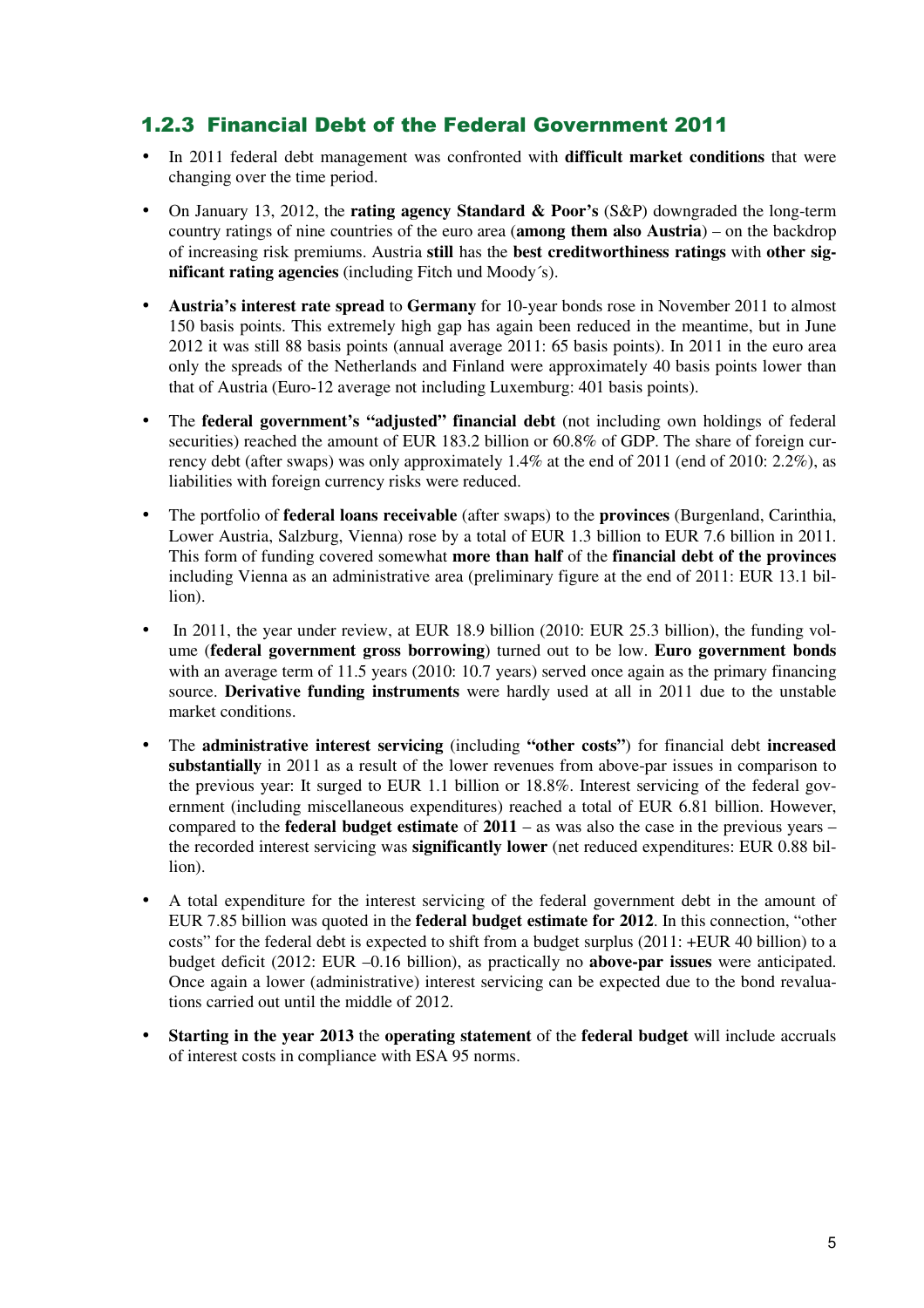# 1.3 Structure and Development of General Government Revenues and Expenditures 2007 to 2011 (according to ESA 95)

- If one observes the **structure of expenditures of the general government**, the following facts become obvious:
	- o Public **transfer payments to third parties** (social payments to private households and subsidies to companies) tie up 65% of the expenditures of the general government.
	- o 28% of **expenditures** are spent on the **production of public goods and services** (wages and salaries, material costs) and 5% on **interest payments** on public debt.
	- o Only approximately 2% of total expenditures are spent (directly) on **gross investments**.
- Within the period 2007 to 2011 monetary **transfer payments to private households** (monetary transfers, social payments in kind, other current transfers) with a total expenditure share of 53% showed the highest growth at an average of 4.0% p.a. Between 2007 and 2011, in particular, pension **payments** and **government unemployment benefits** showed an above-average development in the category of monetary transfers.
- **The dynamics of social payments in kind to private households** (mainly **long term care** and health care) with an expenditure share of 11% showed a considerable leveling off in the years 2009 and 2011. The most recent developments seem to be due mainly to cost-cutting measures in the area of medicinal products and at provincial hospitals. A **comprehensive structural reform of health services**, however, still has not been accomplished.
- In the past years, the development of **transfer payments to market producers** (subsidies and investment grants according to ESA 95) was characterized by **grants to banks** (showing deficitrelevance) in the framework of the Austrian bank rescue measures that were significantly lower in 2011 (increase 2007 to 2011: 3.5% p.a.).
- In the period under review, with a most recent share of 18% of total expenditures, government **personnel expenditures** (employee compensation) recorded a slightly below-average rise of 3.3% p.a. In this category, expenditures of the government for the **education system** were prevalent with a share of almost 40%, followed by **general administration** with a share of 19%. **Expenditures for education as a whole**, measured in terms of total expenditures, had a share of 11% – with a slight progression on the previous year – whereas the expenditure share of **general administration** showed a downward trend at the most recent figure of 13%.
- In 2011, **gross public investments** had a share of 1.9% of total expenditures (EUR 2.9 billion or 1.0% of GDP). If one adds these investments to government investments that were provided by **"previous state-owned units"** (in the past classified as public sector and at present included in statistics), the public investment volume is almost doubled (approximately EUR 5 billion or 1.8% of GDP). The largest investor in 2011 was the **federal government** with a share of 39%, followed by the **local-government level** with a share of 37%. The share of the **provincial government level** was 22% in 2011.
- In the period under review, 2007 to 2011, **interest payments** for the public debt and **gross investments** even showed a slightly **negative course**. During this period, expenditures on interest were curbed by the decreasing level of market interest rates and expenditures on investments by spin-offs and leasing funding.
- The **increase in expenditures of the general government** (consolidated) stood at an average of 3.4% p.a. from 2007 to 2011.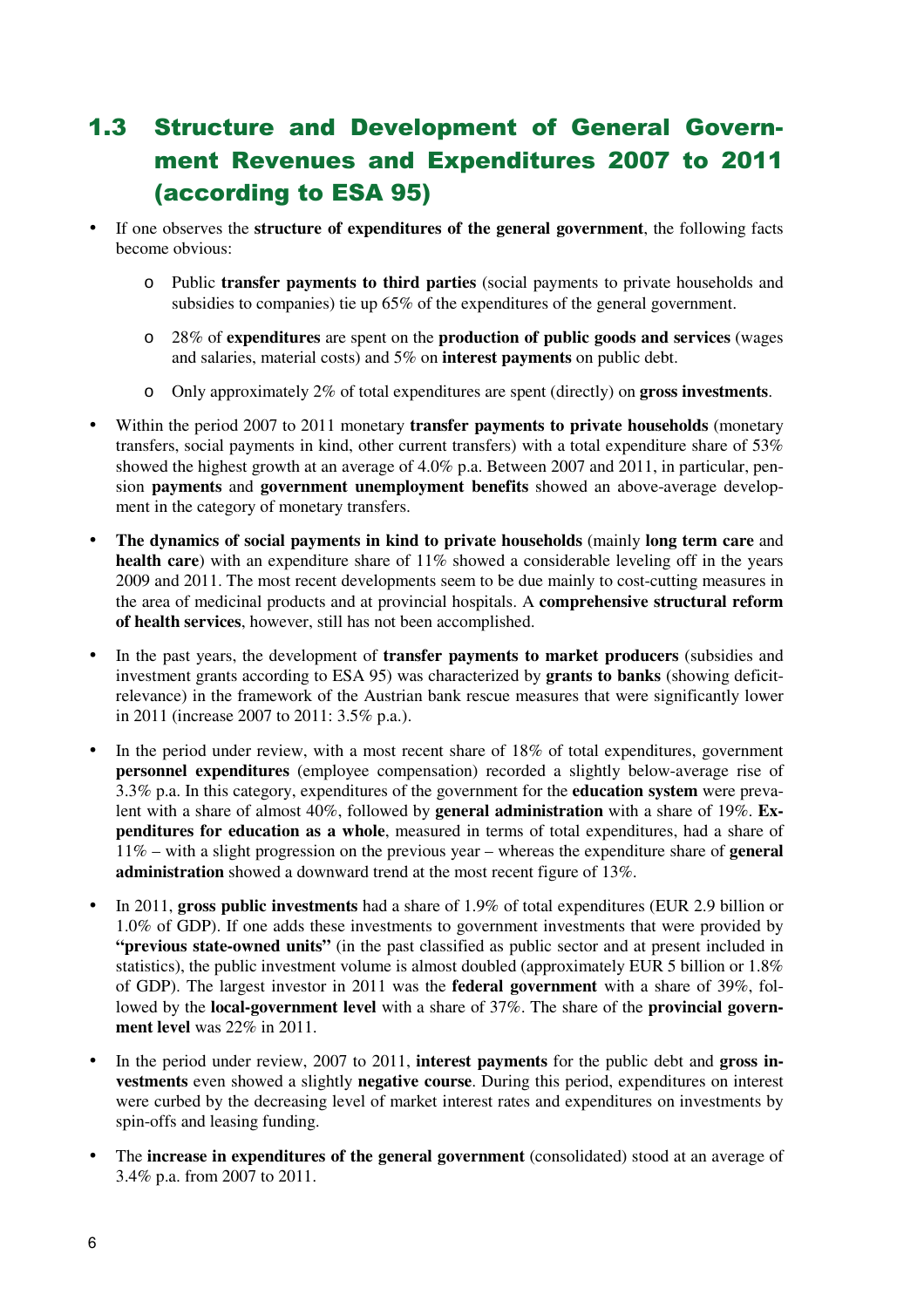- On the **revenue side, taxes and social security contributions** made up more than 90% of revenues of the government. Further funding sources are **production revenues** (including payments for services), **property income** (including interest and dividend payments) as well as **transfers**  (including court fees, guarantee charges, student tuition fees (until 2008)) of the government.
- **Tax revenues** expanded vigorously in 2007 and 2008. In 2009 a distinctive decrease in tax revenues (–4.5%) was then recorded, due to the **financial and economic crisis** and **the tax reform of 2009**. In the following years (2010 and 2011) the tax loss was more than compensated by the buoyant economic situation and new taxes (mainly bank stability levy,  $CO^2$  charge on fuel, air ticket levy). Tax revenues that were at the disposal of the various levels of government in 2011 reached EUR 82.1 billion and thus stood at EUR 2.5 billion above the level of 2007. **Tax revenue** rose on average by 2.3% p.a. in the period under review (2007–2011).
- The slump in **social security contributions** (share of total revenues of approximately 34%) in 2009 was significantly less pronounced – as a result of measures conducive to employment – than the loss of tax revenues. **Actual social security contributions** showed an increase from 2007 to 2011 of on average 3.1 % p.a.
- **Overall growth of government revenue** (consolidated) stood at an average of 2.5% p.a. between 2007 and 2011.
- There are close financial interrelations among the sub-sectors of the government: Although the tax shares of the individual levels of government, which are regulated according to the Fiscal Equalization Act (FAG) are recorded directly as tax revenue of the respective body (recipient) and the FAG 2008 provided for a shift of transactions to collective taxes, in 2011, **intergovernmental transfer revenues of the provinces** covered 39% and those of the **local governments** 14% of the respective **total revenues**. In particular, as a result of the federal contributions to pensions (liability guarantees (Ausfallshaftung) and compensatory allowances), **social security funds** made up 27% of revenues of the general government.
- It is obvious from the **expenditure side** that, in essence, the **federal level** (co)finances services that are performed by other public bodies (among other things province-employed teachers, investment contributions for residential housing, environment and infrastructure (until 2008), federal contributions to finance hospitals, funding allocations according to the Fiscal Equalization Act 2008 (FAG)). In the year 2011 total transfer payments between the federal government, provinces, local governments and social security institutions reached approximately EUR 30 billion (that is 16% of total expenditures); of that amount a sum of approximately EUR 21 billion was accounted for by payments made by the federal government. **Transfer payments** of the **federal government** to the **social security funds** rose dramatically between 2008 and 2010 (increase in long term care fund, high and advanced adjustment of pensions in 2009, changes in the special retirement schemes for manual and long-time insured persons ("Hacklerregelung"), debt reduction of the regional health insurance providers (Gebietskrankenkassen). This momentum leveled off again in 2011.
- There are also extensive **interrelations between the provinces and local governments**, in particular in the areas of social benefits, hospitals, compulsory schools, and residential water management and these interrelations go in both directions. In 2011 intergovernmental transfer expenditures of the provinces amounted to EUR 1.8 billion (according to preliminary data) and those of the municipalities amounted to EUR 2.6 billion. **Government transfers within the subsectors**, for example with funds or associations, which intensify the extent and the complexity of financial interrelations of public budgets in Austria even more, have not been included in these figures.